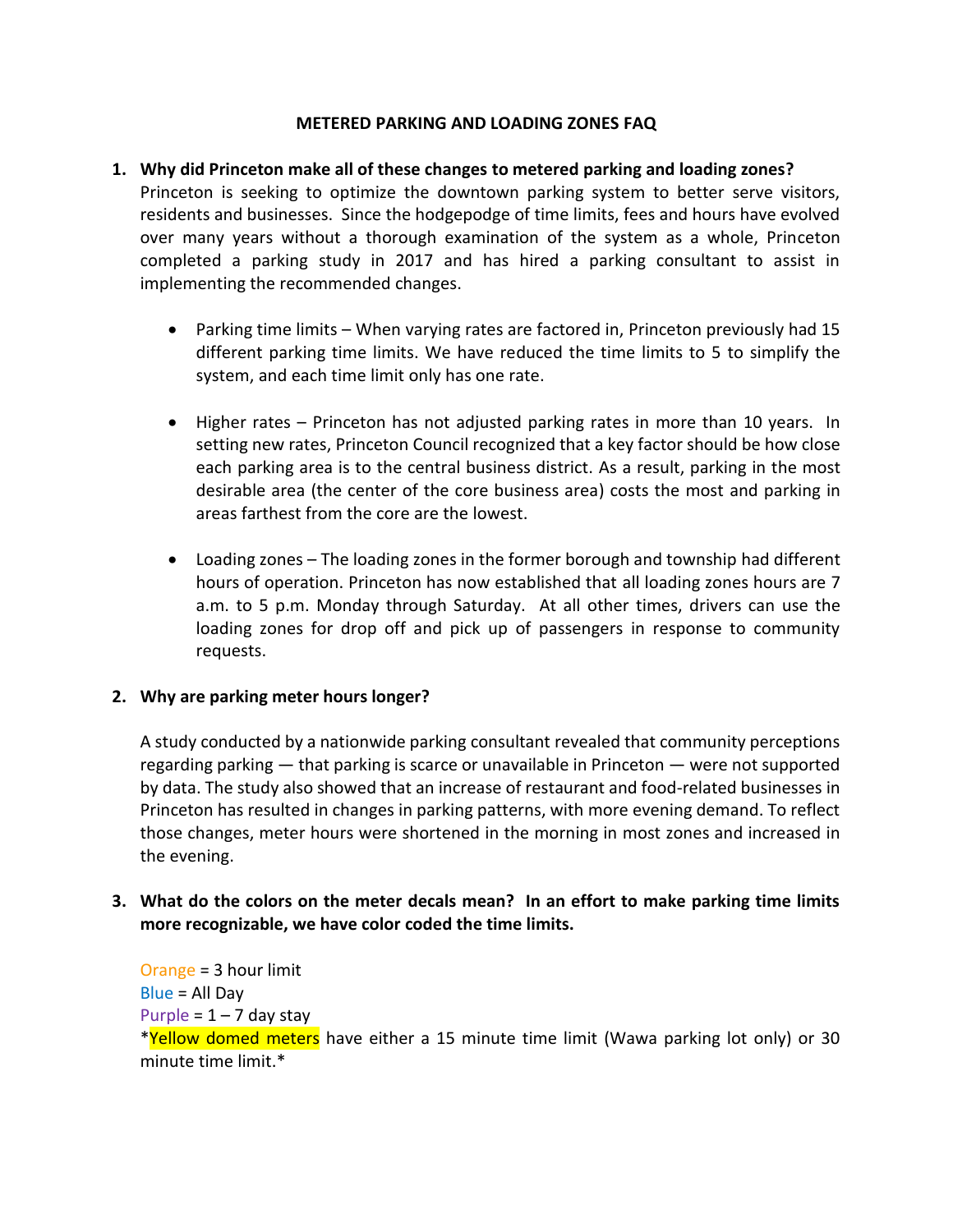#### **4. Where can I use my Smart Card and can I get a refund?**

Smart cards are still accepted at the Spring Street Garage indefinitely or until the equipment fails. Cardholders can also have their old Smart Card balances transferred to the Park Princeton mobile app.

Those wanting their balances transferred should take the following steps:

- 1. Download the Park Princeton Mobile App and set up a user account, if you do not have one already.
- 2. Complete the online application authorizing the balance transfer (applications will be available mid-July)
- 3. Bring your Smart Card(s) and mobile phone to one of the following balance transfer window hours:

Thursday, August 1, Monument Hall, 9a-4p Monday, August 5, Clerk's Office, 5p-9p Wednesday, August 7, Clerk's Office, 5p-9p Tuesday, August 13, Clerk's Office, 5p-9p Thursday, August 15, Monument Hall, 9a-4p Monday, August 19, Clerk's Office, 5p-9p Wednesday, August 21, Clerk's Office, 5p-9p

#### **5. How can I pay for metered parking?**

The meters and paystations accept coins (from 5 cents up to \$1 coins), credit cards(American Express, MasterCard, Visa, and Discover), debit cards with credit card symbol, and (in all but the 15- and 30-minute spaces) mobile payment via the ParkPrinceton app.

## **6. If I work downtown, where can I park all day?**

Spring Street Garage, the Park Place West parking lot and on-street parking spaces in blue zones. Princeton will be developing a program under which employees of downtown business may purchase low-cost permits for parking in designated areas.

## **7. Will grace periods continue under ParkPrinceton?**

To ensure adequate turnover and a common understanding among all who use our parking system, grace periods have been discontinued. However, if you pay using the ParkPrinceton mobile app, you can opt to receive alerts that your parking session is expiring.

## **8. If I would like to drop off someone in downtown, where can I legally stop?**

After 5 p.m. Mondays through Saturdays, and all day Sunday, you can stop at any loading zone for passenger loading/unloading. The driver must stay with the vehicle at all times.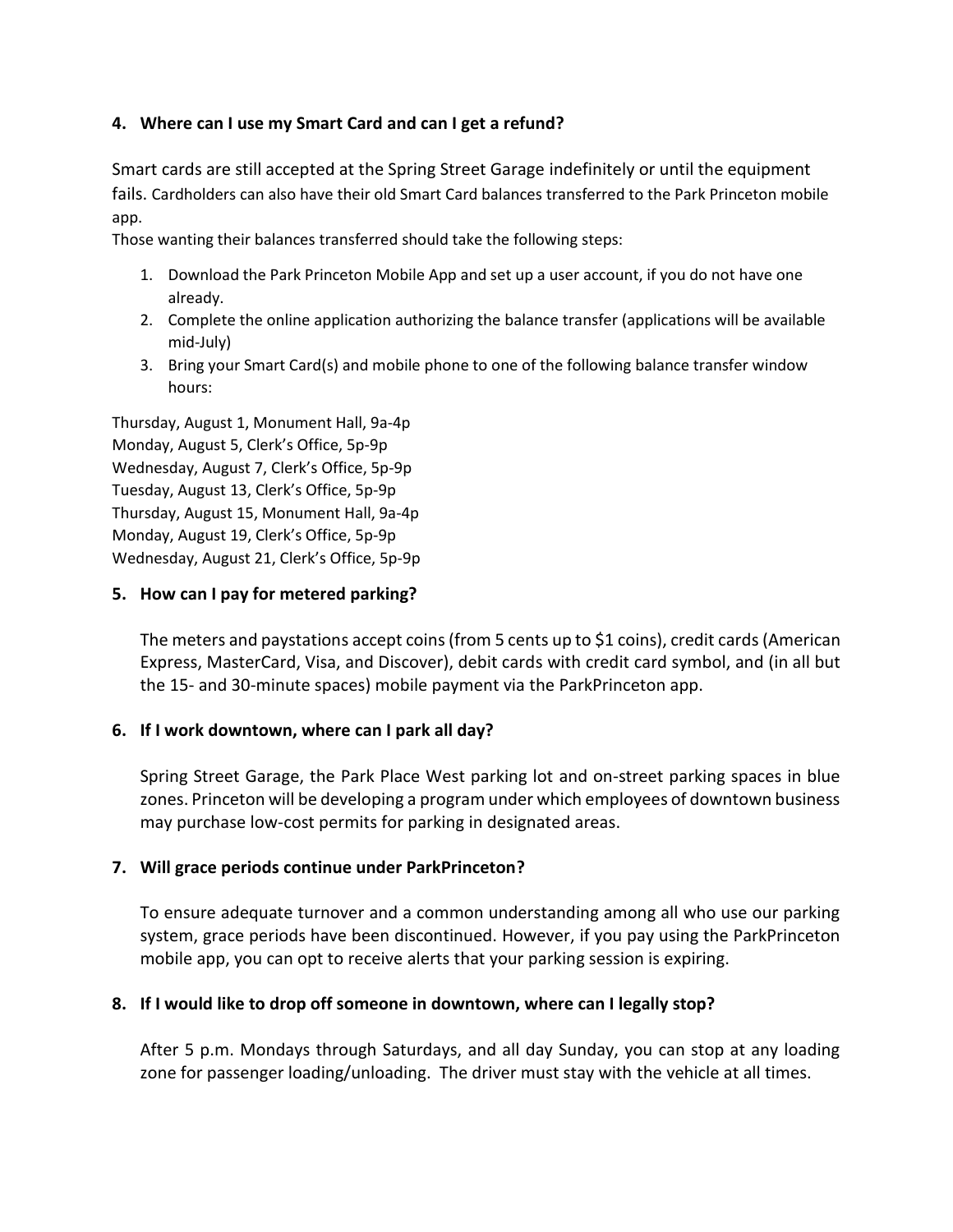## **9. I paid for my parking with the Park Princeton mobile app. Why is the meter not showing that I paid / still flashing red?**

In order to maintain the meter battery life, the app does not sync with the meters. However, parking enforcement sees your mobile payment in the meter software on their handheld device.

## **10. Can I use the Park Princeton mobile app in the 15 minute and 30 minute parking spaces?**

No.

# **11. Do I have to pay an additional \$0.35 convenience fee when I extend my parking session on the Park Princeton mobile app?**

If you add time to an existing session on the mobile app, there is no convenience fee but if the session expires you will need to begin a new session and will be charged the fee. Anytime you begin a new session you have to pay the fee.

## **12. Is there a minimum parking stay that is required if I use the Park Princeton mobile app?**

Yes. The credit card minimum has been reduced but there is still a minimum payment required. The following table provides the length of parking provided in each zone based on the minimum charge:

| <b>Meter Zone</b>             | <b>3 Hour Meters</b><br>(6091) | <b>All Day Meters/Pay</b><br><b>Stations</b><br>$(6092$ and $6093)$ |  |
|-------------------------------|--------------------------------|---------------------------------------------------------------------|--|
|                               |                                |                                                                     |  |
| Rate                          | \$1.75 per hour                | \$1.00 per hour                                                     |  |
| <b>Minimum Credit Card</b>    |                                |                                                                     |  |
| Payment                       | \$0.35                         | \$0.25                                                              |  |
| <b>Minimum Parking</b>        |                                |                                                                     |  |
| <b>Time if Paid by Credit</b> |                                |                                                                     |  |
| Card                          | 12 minutes                     | 15 minutes                                                          |  |
| <b>Each Additional Time</b>   |                                |                                                                     |  |
| <b>Increment</b>              | 12 minutes                     | 15 minutes                                                          |  |
| <b>Maximum Credit Card</b>    |                                |                                                                     |  |
| Payment                       | \$5.25                         | \$1.00 per hour                                                     |  |
| <b>Maximum Parking</b>        |                                |                                                                     |  |
| <b>Time if Paid by Credit</b> |                                |                                                                     |  |
| Card                          | 3 hours                        | All day                                                             |  |